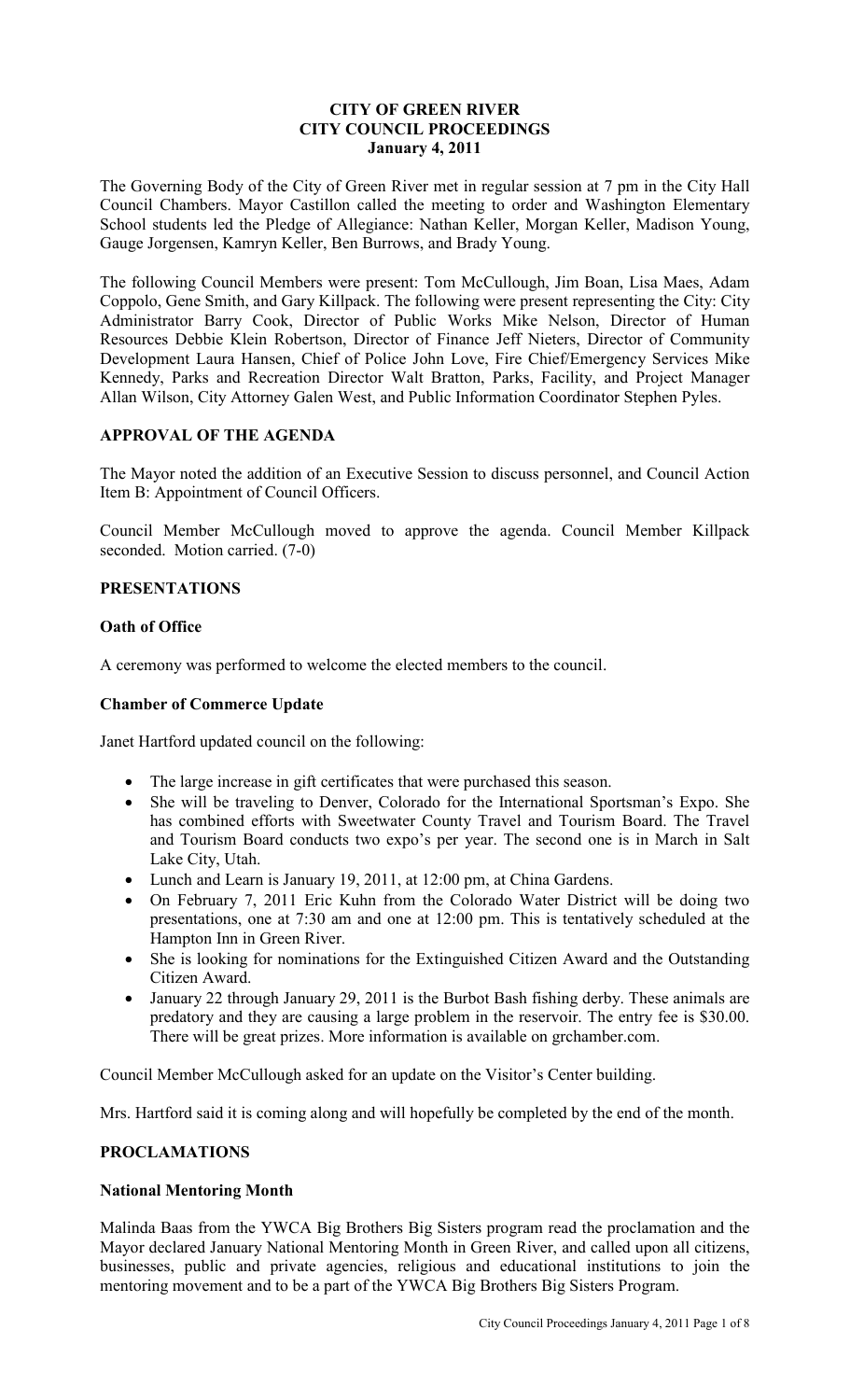## **CITIZEN REQUESTS AND OTHER COMMUNICATIONS**

Jim Robertson, an employee of the Parks and Recreation Department, asked if the governing body would consider increasing the expenditure authority for a ladder increase for employee's. A ladder increase is based on evaluations and years of service so this would not be for every employee but a small number of employee's.

#### **ORDINANCES**

**Consideration of an Ordinance creating Section 6-9 of the Green River Code of Ordinances, City of Green River, State of Wyoming, to prohibit the feeding of wild animals within the corporate limits of the City of Green River.** 

Council Member Killpack moved to approve the ordinance on  $1<sup>st</sup>$  reading. Council Member McCullough seconded.

Council Member McCullough asked City Prosecutor Lisa Botham to explain the ordinance.

Ms. Botham said the ordinance was taken from a number of different laws that are in effect along with consideration of issues the Animal Control officers are dealing with.

The ordinance attempts to deal with deer and other wild animals that are becoming an issue. The ordinance will not get rid of the deer but it could possibly cut down on the concentration of the deer. This ordinance is not intended to prohibit any person from placing food out for their domestic pets or livestock which is thereafter being eaten by wild animals. It requires that they knowingly and intentionally put out food for the specific reason of feeding the wild animals.

She said there are three major directions council can go. They can leave it as it is, prohibit the feeding of wild animals completely, or designate areas that people can feed the wild animals, like Scott's Bottom or FMC Park.

Council Member Boan said he will not support this ordinance. He asked who came up with the 5 foot height requirement for bird feeders. The average deer is 4 ½ foot to 5 foot tall so this would not stop them from eating the bird food. He asked, if he puts a bag of food on his porch for his dog and wild animals come and eat it would he be fined?

Ms. Botham said no, the ordinance states a fine will be given if the person is knowingly and intentionally putting the food out to feed the wild animals.

Council Member Coppolo said the enforceability of this ordinance is not feasible.

Ms. Botham said this ordinance is not going to stop the people that occasionally set out apples for the deer but this is going to stop the people that are feeding the deer everyday intentionally.

Council Member Coppolo said he agrees some modifications need to be done to the ordinance.

Council Member Killpack said he agrees the height needs to be changed. He feels this should have been addressed a couple of years ago. If it had been addressed it would not be as large of a problem now.

The Mayor said if changes need to be made, they can do it now because this is the first reading.

Council Member Maes said she has spoken to people that do not want the ordinance passed. She suggests that people plant different items the deer will not eat in the areas that are not protected by fences and then put the items the deer might eat in their backyards where the deer cannot get to them. She would like to look at an alternative that would list an area where people can feed the deer.

Council Member McCullough said the more people feed the deer the more of a problem it becomes. He feels the problem needs to be address.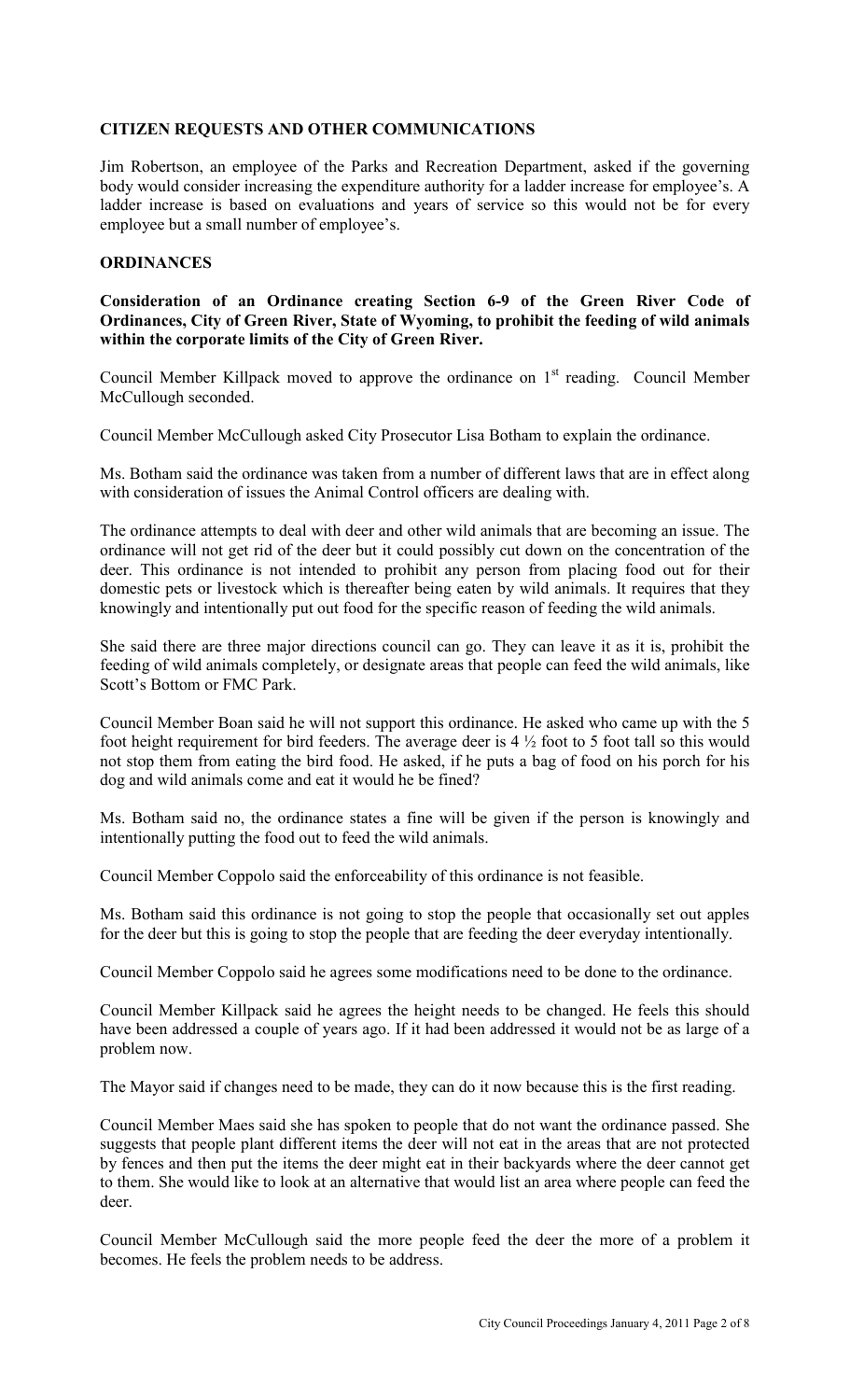Council Member Smith said he agrees this needs to be addressed, but he has not heard any suggestions on the changes that need to be made.

Council Member Boan said he will have some suggestions but he wants some time to put them together.

Council Member Coppolo said in Yellowstone National Park they were allowing people to feed the animals. This was causing some issues so they made it where people cannot feed them anymore. The city should take this into consideration.

Ms. Botham asked council to remember, if they raise the height of the bird feeders it will make it harder for people to fill the feeders.

Council Member McCullough said they know there are a few people that feed the deer and this is the problem.

Council Member Smith said he has no problem with the height being changed.

Ann Graham said there are many reasons for the deer coming into town, we are moving onto their land and it is much dryer lately. She said she has done research on the health issues of the deer if they are fed. She said it is the quality of food being fed to them not the fact that they are being fed. She has never heard of anyone being harmed from the deer. They do not bother anyone. She thinks speeding is a bigger issue than the deer. She said this ordinance will change her quality of life. She enjoys the wildlife of the area and she is not the only person who feeds the deer.

Deon Clipbird, owns a small landscaping business, says she is for this ordinance. The deer are getting smarter and coming through her fence to get what they want. Something needs to be done about this.

Michael Newcome, an Idaho Street resident, said the deer issue came up because Mrs. Graham did not allow a person to let his dogs chase the deer. He lives in this neighborhood and does not have any problem with the deer. He said this is an opportunity to bring more people into the community.

Council Member Killpack said he does not think the citizens of Green River should be told by the deer what they can plant in their yards. It is a citizen's decision to plant what they would like.

Don Cuthburtson, resident on New Mexico Street, said he has an informational letter he would like council to look at from the Wyoming Game and Fish in Kemmerer. The letter explains the problem that Kemmerer is having. He said he complained about the deer being fed because it was bringing deer into his neighborhood in large numbers and causing a large amount of damage in his yard. He is a wildlife advocate and has been selected to represent the state on a wildlife damage claim. He does not feel that he should have to give up landscaping his yard because someone wants to feed the deer.

The Mayor called for the question.

Motion carried (5-2) with Council Members Maes and Boan voting no.

### **RESOLUTIONS**

#### **Full Time Public Information Coordinator**

**R11-01: A resolution for the governing body of the City of Green River, Wyoming, to approve an increase in expenditure authority in the General Fund for the Legislative Budget for a full-time Public Information Coordinator position in the amount of \$18,657.63.**

Council Member Boan moved to approve the resolution. Council Member McCullough seconded.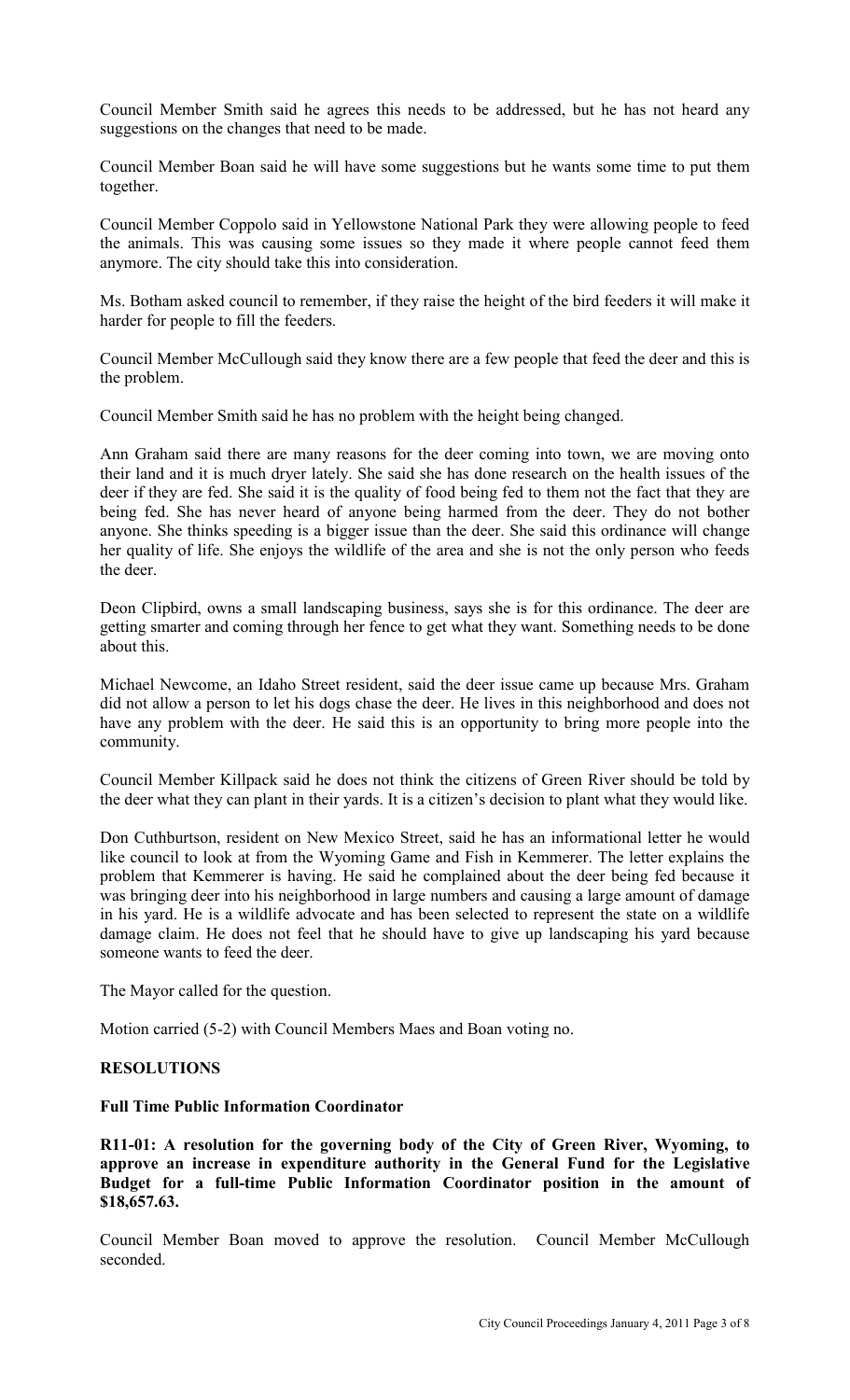Council Member Smith said the city has been under a hiring freeze for most of the year and he thinks what is being done here is going against procedure and policies that are in place within the city. All other requests for the budget year were denied.

He motioned to table the resolution. Council Member Coppolo seconded.

Motion denied (2-5) with Council Members Killpack, Boan, McCullough, Maes, and the Mayor voting no.

Council Member McCullough asked legal counsel if they are following policy or not.

Mr. West said he has not looked at the personnel policy on this matter. The governing body in general has the authority to change a position from part-time to full-time.

Council Member Smith said having the authority to make it full-time is not the issue. It is the way it is being filled. He asked the Director of Human Resources to explain the policy.

Council Member McCullough said this is not a vacant position.

Mrs. Robertson said the position is a vacant full-time position until there is an action form appointing the person to the position.

Council Member Boan said this was done at the last council meeting. They came in after the executive session and motioned to make this a full-time position. The hiring freeze was determined by the council and it was their decision to make this position full-time.

Mr. Cook said this is why the resolution is before the council tonight. They can make the position full-time but it has no budget authority.

Council Member Killpack asked if this job was ever a full-time job. He feels council has the authority to change the position to full-time.

Mrs. Robertson said she is not challenging the authority of council to change the position to fulltime. What she is saying is, the position once it is created, has policies to follow for filling the position.

Council Member Boan asked when the policy was put into effect.

Mrs. Robertson said it has been in effect for at least thirteen years.

Council Member Boan asked within those years has every single person filling any position been done without deviating from the policy.

Mrs. Robertson said she could not recall any time when they did not follow policy.

The Mayor said this position was created as part-time initially but was planned to go full-time when money was available in the budget.

Mrs. Robertson said she was not aware of any promise of the position going full-time.

Council Member Boan said he remembers the intent of the position was to be full-time but because of budget issues they made it part-time until funding was available.

Council Member Killpack said it comes down to one thing, if it is appropriate. He feels with what legal counsel has said it is appropriate.

Council Member Maes said the question is not about full-time or part time. There are policies that need to be followed when filling a position.

Council Member Smith had no issue with moving part-time to full-time, but whether there are policies that need to be followed.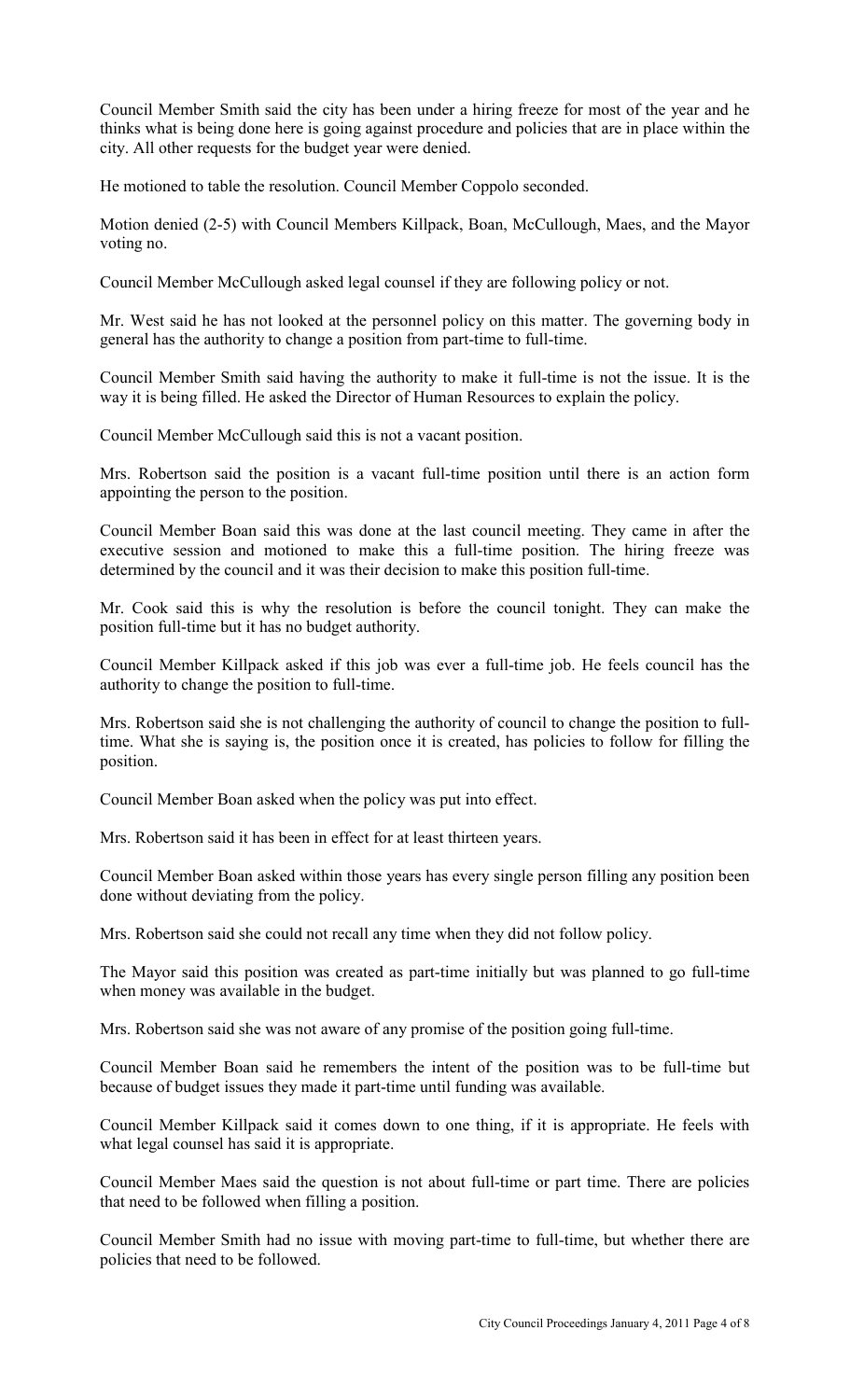Council Member McCullough asked how long it would take to follow the policy.

Mrs. Robertson said it will be advertised internally. If there are any other applicants they would be reviewed. If there is only one then he would be appointed. This process takes no more than three weeks.

Council Member McCullough said he feels the policy should be followed. If this is done maybe it will be acceptable to city staff.

Council Member Boan said the motion is to approve a full-time position. He called for the question.

The Mayor asked for explanation on what policy was not followed.

Mrs. Robertson said the position was filled as part-time not full-time. So putting the position to full-time is creating a new position and policies have to be followed.

Council Member Killpack said he feels it is inappropriate that a person who has worked in the position has to fight for the position if it goes full-time. He would like to see the policy changed.

The Mayor called for the question.

Motion carried. (7-0)

### **COUNCIL ACTION ITEMS**

### **Pedestrian Viaduct Change Orders Number 3 and 4**

Council Member Maes moved to accept Change Order #3 and Change Order #4 for the Green River Pedestrian Viaduct Project for the total amount of \$67,664.50. Council Member McCullough seconded.

Council Member Boan asked for an explanation on change order number four.

Mr. Wilson said the change order was based on complying with ADA requirements.

Council Member Boan asked if these requirements were laid out in the bid.

Mr. Wilson said yes they were but there were some changes that had to be made in order to comply.

Council Member Boan asked who designed this project.

Mr. Wilson said it was Short Elliott. He clarified that even with the change orders they are still within budget.

Council Member Boan asked for the total cost of all the change orders for this project.

Mr. Wilson said approximately \$80,000. He said the total for the project with the change orders is \$1 million.

Council Member Maes asked what the total amount was that was budgeted for the project.

Mr. Wilson said \$1.3 million.

Council Member Boan asked if the change orders included the cost for concrete.

Mr. Wilson said yes.

Council Member Coppolo asked if this project is completed.

Mr. Wilson said everything is done except painting and the painting will be done in the spring.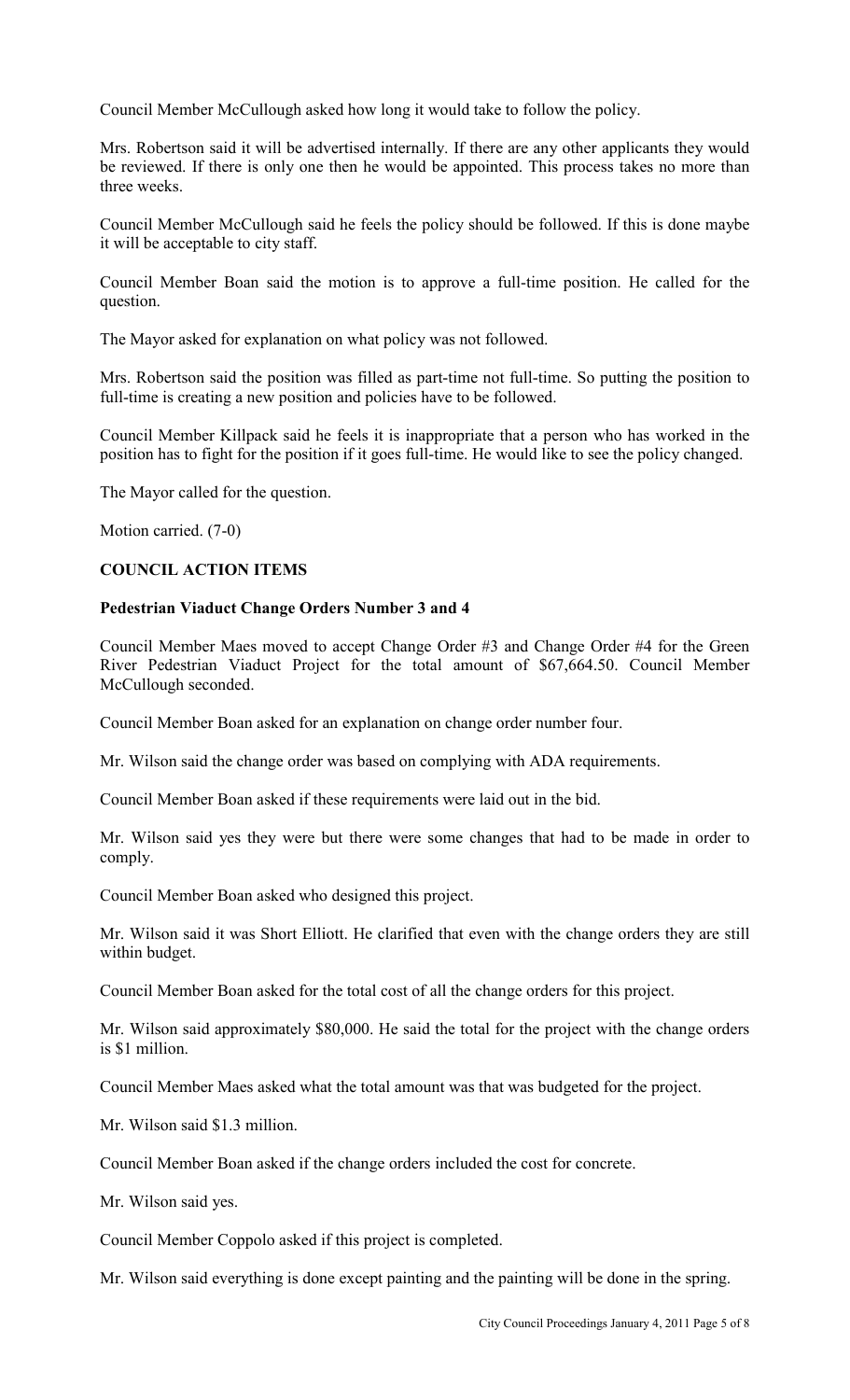The Mayor said change orders as a whole are going to be looked into more by the council. They do understand the unforeseen issues that can come up during a project so they are asking staff and contractors to be more cautious. During the tough budget times the money might not be available for change orders.

Motion carried. (7-0)

### **Election of Council Officers**

Council Member Boan nominated Council Member McCullough for Council President. Motion carried. (7-0)

Council Member Boan nominated Council Member Maes for Council Vice President. Motion carried. (7-0)

### **CONSENT AGENDA**

Council Member Killpack moved to approve the following consent agenda items. Council Member Boan seconded. Motion carried. (7-0)

- The agreement and payment to the organizers of the Thoman Memorial Wrestling Tournament for the City to be a sponsor for the January 2011 event in the amount of \$750.
- Authorization for the Parks and Recreation Department to follow the Agreement of Disbursement for a 2011 Sweetwater County Travel and Tourism grant for the Smash and Splash Racquetball Tournament.
- An addendum for custodial services for the Recreation Center with Castle Cleaning Company to increase the contract by \$3,050.
- A contract with 7C Buckers Ranch/Rodeo in the amount of \$8,200 for the 2011 Overland Stage Stampede Rodeo.
- Authorization for the Mayor to sign the documentation FEMA is requesting for the Direct Deposit for the Assistance to Firefighters Grant Application.
- Approval for the City Clerk to accept the Public Officials Discloser Forms as submitted.
- Approval of the Minutes for: December 7, 2010, December 14, 2010 Workshop, December 21, 2010.
- Financial Reports and Payment of Bills: Prepaid Invoices =  $$23,945.25$  Outstanding Invoices =  $$136,515.27$ Pre-authorization Payments =  $$755,000$  Payroll Expenditures =  $$918,328.17$

### **CITY ADMINISTRATOR'S REPORT**

Mr. Cook asked for council's attention to the plaque for the National Gold Medal Award for excellence in the field of Parks and Recreation Management that is currently hanging in the council chambers. He commended the Parks and Recreation Department for their accomplishments. He said he received a letter of accommodation from Detective Corporal Robert Ross for Detective Janet Kauchich for outstanding work in solving crimes. He also reported the total cost of advertising for this year, to date, is \$25,000 for public notices and \$45,000 for legal. This is lower than previous years advertising has been.

The topics on the agenda for the workshop on January 11, 2011:

- Downtown Shopping Spree Winner
- Tire disposal policy
- Presentation from Terregon
- Union Pacific Depot/Tourism

### **CITY ATTORNEY'S REPORT**

Mr. West had nothing to report.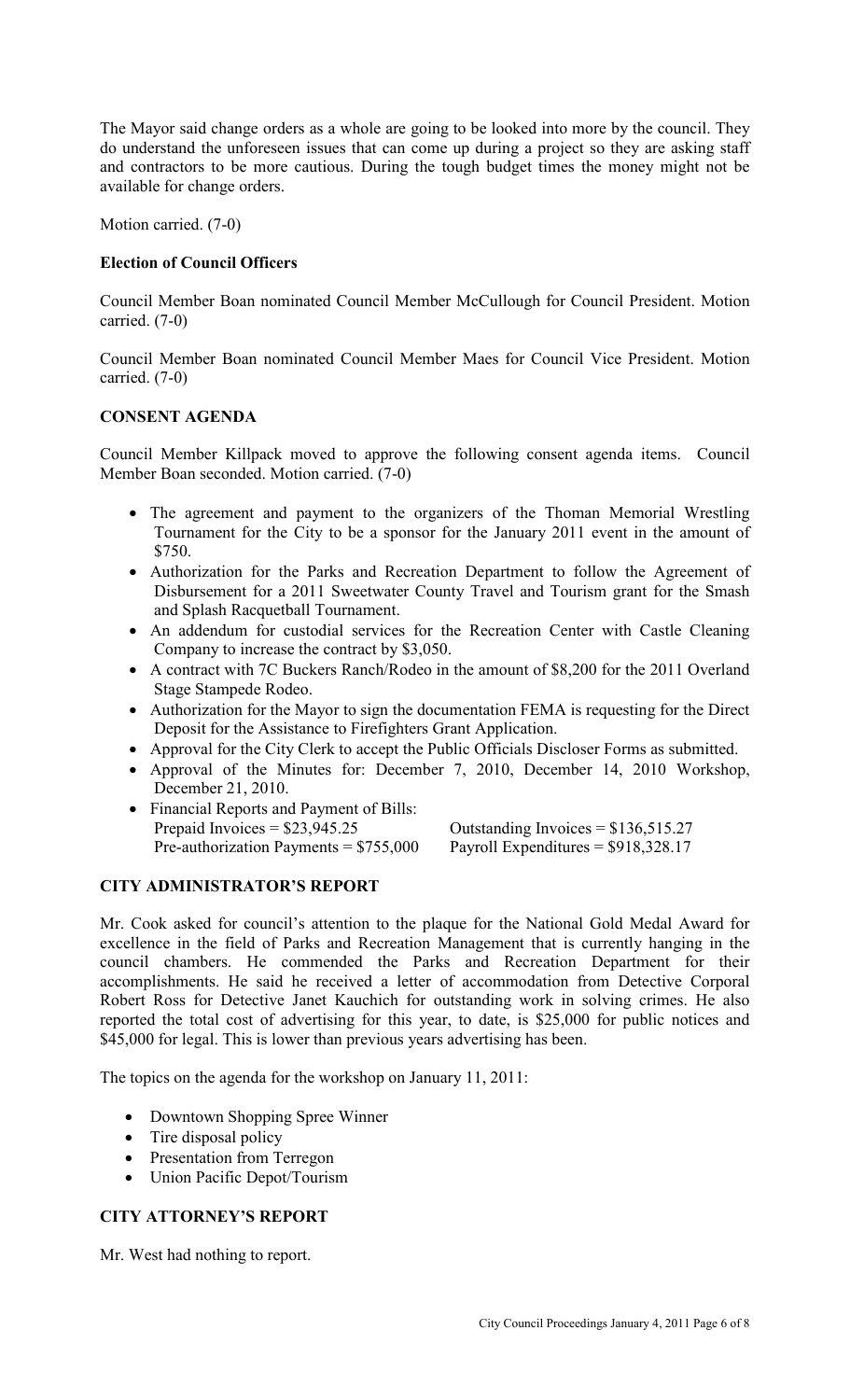# **MAYOR AND COUNCIL REPORTS**

Council Member Killpack thanked the citizens that elected him.

Council Member Boan congratulated Parks and Recreation on the award. He thanked the Rocket Miner for the write-up they had done for the tourism committee. He was disappointed in the Green River Star. He asked for an update on the Winter building.

Mr. Cook said the study was completed and is on file.

Mrs. Hansen said there was a gentleman that inquired about the property and building. She has not heard back from him. She will have an update for the council at the workshop next week.

Council Member Boan congratulated the Police Department and the Detective for a job well done.

Council Member Maes congratulated the Parks and Recreation Department. She said she read the study on the Winter building and she is glad it is not as bad as the rumors had said it was. She hopes realtors can market the property. She said she read the report on the officer that had solved some burglary cases and she said it is good to know that we have great employee's out there doing a great job. She asked about the Christmas trees still being up on Uinta Drive.

Council Member Coppolo thanked everyone for electing him into office. He feels this is going to be a challenge but he is looking forward to serving the community. He congratulated the Police Department and the Detective for their outstanding work.

Council Member McCullough thanked everyone for electing him into office and he congratulated the newly elected members.

Council Member Smith thanked voters that voted for him. He will do whatever he can to represent the community. He congratulated the Police Department and the officer on a job well done. He also congratulated the Parks and Recreation Department on their plaque. He is looking forward to working with everyone.

The Mayor congratulated the Parks and Recreation Department and the Police Department for a job well done. He reminded everyone about the council workshop on January 15, 2011, from 8:00 am to 2:00 pm. The WAM Conference is January 19 through January 21, 2011 in Cheyenne, Wyoming.

#### **ADJOURN TO EXECUTIVE SESSION**

Council Member McCullough moved to adjourn to executive session on personnel at 8:57 pm. Council Member Coppolo seconded. Motion carried. (7-0)

### **RECONVENE**

Council Member Coppolo moved to reconvene from executive session at 9:20 pm. Council Member Boan seconded. Motion carried (7-0)

### **COUNCIL ACTION ITEM**

Council Member Killpack moved to approve extending the contract with Mr. West (*West Law Office, PC*) for one year. Council Member McCullough seconded. Motion carried. (7-0)

# **ADJOURNMENT**

Council Member Coppolo moved to adjourn at 9:21 pm. Council Member Maes seconded. Motion carried. (7-0)